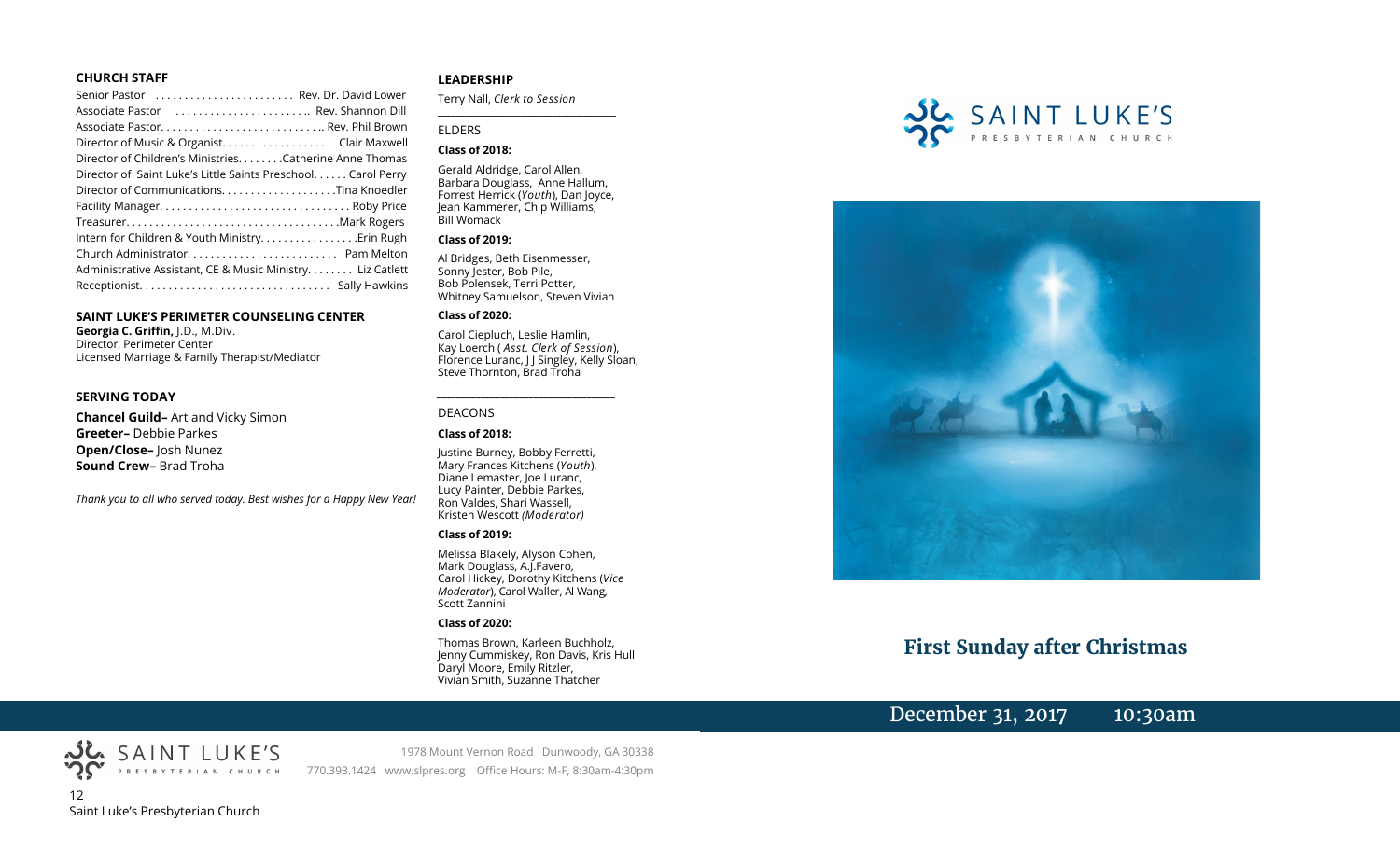

1978 Mount Vernon Road • Dunwoody, Georgia 30338 770.393.1424 • www.slpres.org

# **December 31, 2017**

First Sunday after Christmas

#### **Liturgical Color:** White

*Liturgical colors can orient us to the season of the church year and help to engage the sense of sight in worship. White symbolizes days and seasons of joy and mark pivotal events in the life of Christ.* 

## **REGULAR SUNDAY SCHEDULE**

8:30am Chapel Communion Service 9:30am Sunday School 10:30am Sanctuary Worship Service *Nursery available at all services and Sunday School.* 

# MISSION

Responding to God's call and empowered by the Holy Spirit, we invite all to join us in knowing, serving, and sharing Jesus Christ here and around the world.

# VISION

To be a beacon of faith, hope, and love– every member an active disciple in Christ's ministry.

**WELCOME, GUESTS!**  We are delighted you are worshipping with us.

**DURING** the Welcome, please print the requested information on the Friendship Pad and pass the Friendship Pad down the pew.

**AFTER** the worship service, please join us outside the Sanctuary where our Pastors or a church officer will be available to answer questions and provide you with a loaf of freshly -baked bread.

**FOR MORE** information about our programs, ministries or membership, please contact one of our Pastors at 770.393.1424, or visit our website: slpres.org.

# **THAT ALL MAY WORSHIP**

 $\mathcal{D}_{\mathrm{r}}$ **ASSISTIVE** A hearing loop is accessible by switching hearing aids to T-coil. Also, large print hymnals and back cushions thister are available. Please contact an usher for further assistance.

**CHILDREN** are a precious part of our church family, and we welcome them in worship. Worship notebooks and lacing crosses are available on the back ledges of the sanctuary for preschool and elementary ages. Each week, children are invited to walk up for an age-appropriate message during "Tell Us Our Story."

#### **HAPPY NEW YEAR TARTAN TROT SPONSORS**

Will you please do us a favor and review this checklist ? Let us know if you have any questions and thank you so much for supporting the race! Rebecca Strickland and Laura Singley, Tartan Trot Sponsorship

**1) REGISTER FOR THE RACE** — Use your complimentary race registrations! It's a perk of being a Sponsor. Use them yourself or give them away. Register NOW to guarantee a race t-shirt. Here is the registration link: [http://](http://slpres.org/serve/tartan-trot/tartan-trot-sponsor-runner-registration/) [slpres.org/serve/tartan](http://slpres.org/serve/tartan-trot/tartan-trot-sponsor-runner-registration/)-trot/tartan-trotsponsor-runner-[registration/.](http://slpres.org/serve/tartan-trot/tartan-trot-sponsor-runner-registration/)

**2) PAY YOUR PLEDGE** — Drop a check off in the collection plate or the church office. Be sure to write "Tartan Trot 2018" in the memo line. Prefer to use your card on file at the church? No Problem! Simply send an email [\(laurasingley@att.net\)](mailto:laurasingley@att.net) and let us know.

**3) MEASURE UP** — Tell us your t-shirt size ([laurasingley@att.net\)](mailto:laurasingley@att.net), so you can sport your Tartan Trot gear around town.

**TARTAN IN TRAINING** — New this year! Get ready for the 2018 Tartan Trot with Tartan in Training, group runs scheduled for 8am on the following Saturdays: January 6, 13 and 20. Come and train for the 5k or 10k! We'll meet in the lobby and child care will be provided for church members. Not a runner? We've got options! Join us at Cyclebar at 2:30pm on Saturday, January 13. Rides will be \$20 and all proceeds will benefit Tartan Trot. Space is limited at Cyclebar, so please take a moment to register at: [https://](https://dunwoody.cyclebar.com/class-detail/?apptid=4551735) [dunwoody.cyclebar.com/class](https://dunwoody.cyclebar.com/class-detail/?apptid=4551735)-detail/? [apptid=4551735](https://dunwoody.cyclebar.com/class-detail/?apptid=4551735) Or, try a free bootcamp at 9:30am on Saturday, January 20, in the Great Hall. Please contact TJ McGoldrick, tj.mcgoldrick@[gmail.com](http://gmail.com) to RSVP for the various events. Bring water and a towel or mat.

#### **MARRIAGE ENRICHMENT GROUP (MEG) —**

This group will resume on January 7 at 5pm in the FINCH room. All are welcome. If interested in finding more information about this group, please feel free to contact Kimey Reed at kimeyreed@gmail.com.

#### **MEN'S BREAKFAST, LEGISLATIVE UPDATE** —

Join us for the start of the year Men's Breakfast on Saturday, January 13 at 8am featuring our annual legislative update. Our guests will be Fran Millar, State Senator from the 40th District; Tom Taylor, House Representative from District 79; and Wendell Willard, House Representative from District 51. Get your questions together as it's a rare occasion when we can have Georgia's premier leadership together in one place. We need to know how many will attend so we can plan accordingly for the amount of food to prepare. Please RSVP via email no later than [January 10](x-apple-data-detectors://5) to Pam Melton, pammelton@slpres.org. Please include the number attending in your party. Saint Luke's women and their guests are always welcome. If you have any questions, please feel free to contact Tom Loftis at 770.605.2067 or email him at [tomloftis01@gmail.com](mailto:tomloftis01@gmail.com) or Bob Schultz at 404.771.6910, [bobschultz1@gmail.com.](mailto:bobschultz1@gmail.com)

**A FEW DATES TO PENCIL IN - Mark your** calendars and look for details in future issues of the bulletin and Highlights. • FEAST, January 17, • PW Sandwich Project, January 21 and • Saint Luke's Annual Chili Supper, January 27.

#### **WOMEN'S RETREAT, MARCH 2-4, DILLARD**

**HOUSE** — Registration is now open. Join us for a weekend of fellowship, fun and spiritual growth. Rev. Meredith Loftis will be the guest speaker. Deadline to sign up is January 28. https://tinyurl.com/slpcwomensretreat2018 .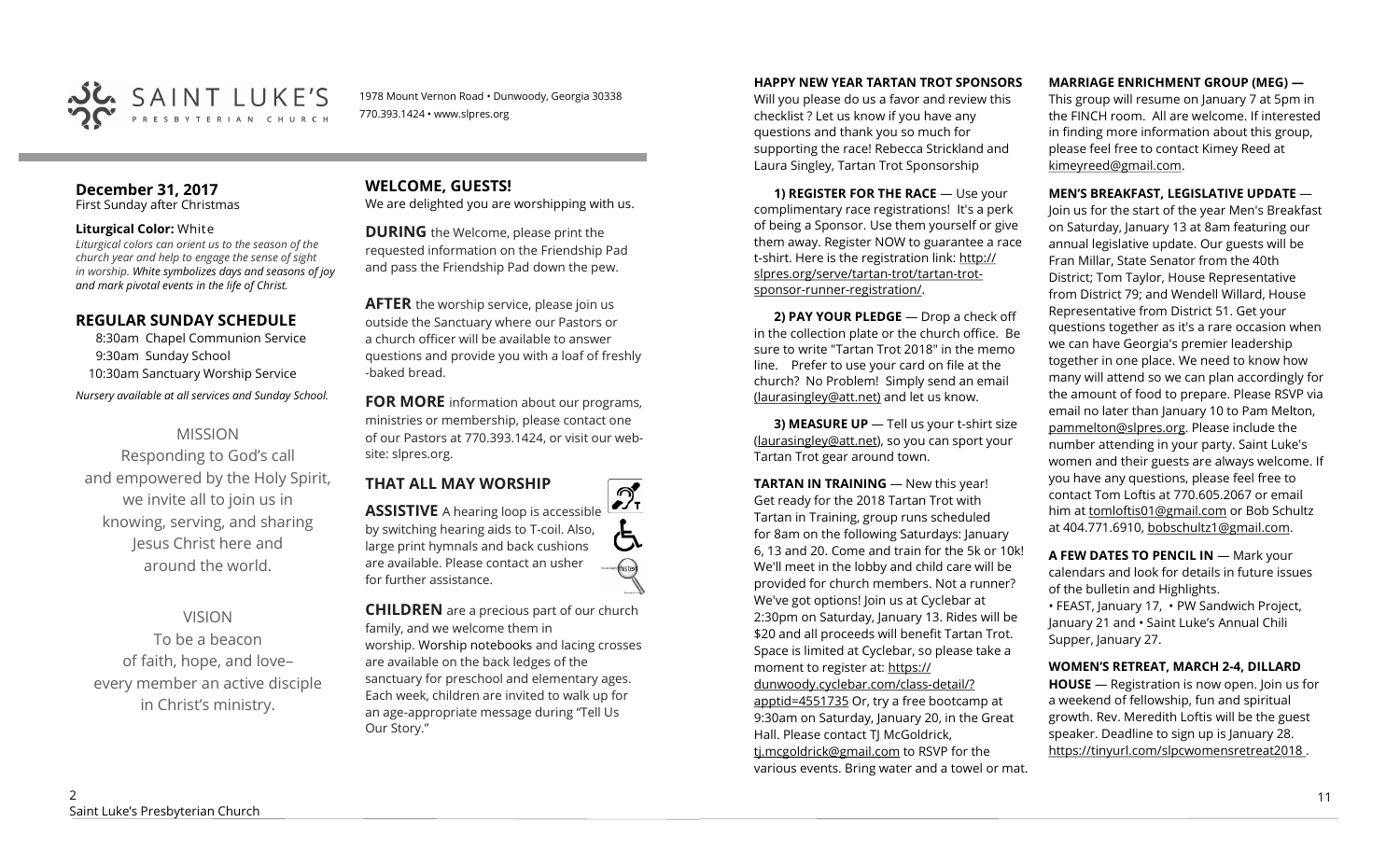# MUSIC MINISTRY

**Clair Maxwell clairmaxwell@slpres.org / 770.393.1424 ext. 227** 

\_\_\_\_\_\_\_\_\_\_\_\_\_\_\_\_\_\_\_\_\_\_\_\_\_\_\_\_\_\_\_\_\_\_\_\_\_\_\_\_\_\_\_\_\_\_\_\_\_\_\_\_\_\_\_\_\_\_\_\_\_\_\_\_\_\_\_\_\_\_\_\_\_\_\_\_\_\_\_\_\_\_\_\_\_\_\_\_\_\_\_\_\_\_\_\_\_\_\_\_

### **CHOIR REHEARSALS ON WEDNESDAYS**

5:00-5:45pm Cherub Choir, Ages 4-5, *Yvonne Miller, Director*  5:00-5:45pm Westminster Choir, Grades 1-5, *Clair Maxwell, Director*  6:30-7:20pm Festival Ringers, Youth & Adults, *Clair Maxwell, Director*  7:30-9:00pm Chancel Choir, Youth & Adults, *Clair Maxwell, Director* 

#### **JOIN A CHOIR IN THE NEW YEAR!**

Chancel Choir and Festival Ringers – resume January 3 Westminster and Cherub Choirs - resume January 17

# YOUTH MINISTRY

**Phil Brown philbrown@slpres.org / 770.393.1424 ext. 238**   $\_$  ,  $\_$  ,  $\_$  ,  $\_$  ,  $\_$  ,  $\_$  ,  $\_$  ,  $\_$  ,  $\_$  ,  $\_$  ,  $\_$  ,  $\_$  ,  $\_$  ,  $\_$  ,  $\_$  ,  $\_$  ,  $\_$  ,  $\_$  ,  $\_$  ,  $\_$ 

#### **HERE'S WHAT'S COMING UP IN YOUTH MINISTRY:**

#### **PARENT RETREAT IN MONTREAT, FEBRUARY 9-11:**

[More information here](https://www.authenticparents.org/) on an amazing weekend to recharge, learn, and grow as parents with people from around the Southeast. [www.authenticparents.org.](http://www.authenticparents.org/) Let Phil know if you are interested in a roommate for the weekend. We have a female looking for a roommate too. It looks like the retreat housing is going to fill up so let's get those registrations in. Registration price increase January 5.

#### **JANUARY 8 IS MT. TOP REGISTRATION DAY:**

More details coming next week. Registration will open at 8:00 pm on the Saint Luke's website. Spots will be filled on a first come-first serve basis. Dates: June 24-30, 2018. Total cost of the trip still TBD, but will be around \$325-\$350. \$150 deposit and paperwork due by February 1.

#### **NEW HIGH SCHOOL RETREAT DATES:**

We had to reschedule the high school retreat due to the snow. New dates are March 16-18. Same details as before. Still going to Mt. TOP. Still, need adults to come along with us. The new registration page will be up next week.

#### **CONFIRMATION CLASS:**

Typically for 8th graders in the spring semester. We will begin in January. Look for more information next week.

# **In Preparation for Worship**

Baptism is an outward, visible, and efficacious sign of an inward and invisible grace, ordained by Jesus Christ and entrusted to the Church, by which it is understood and upheld that we are loved, claimed, and called by God.

## **Gathering Prayer**

**Chiming of the Hour**

**Prelude** Good King Wenceslas *arr. Jay Rouse*

## **Welcome and Announcements**

*If you are new to Saint Luke's today, welcome, we are so glad you are here! We have a gift of fresh bread we would love to give to you as a token of our gratitude. Please introduce yourself after worship to receive your welcome gift.*

*Please take the time now to fill out the Friendship Pads situated at the end of each pew. Write down your names and pass the pad down the pew, so that you may greet your pew neighbors by name and that we may know you are here.*

# **Call to Worship**

Leader: The people walking in darkness have seen a great light;

**People: The light shines in the darkness, and the darkness has not overcome it.**

Leader: A light has shined on those who dwell in the shadowlands.

**People: We have beheld Christ's glory, the glory of the Father's Son.**

Leader: For unto us a child is born, to us a Son is given.

**People: In him was life, and the life was the light of all people.**

Leader: Come, let us worship the Lord!

**Opening Hymn #159\*** O Sing a Song of Bethlehem *KINGSFOLD* 

# **Call to Confession\***

Leader: The Lord be with you. **People: And also with you.** Leader: Let us pray.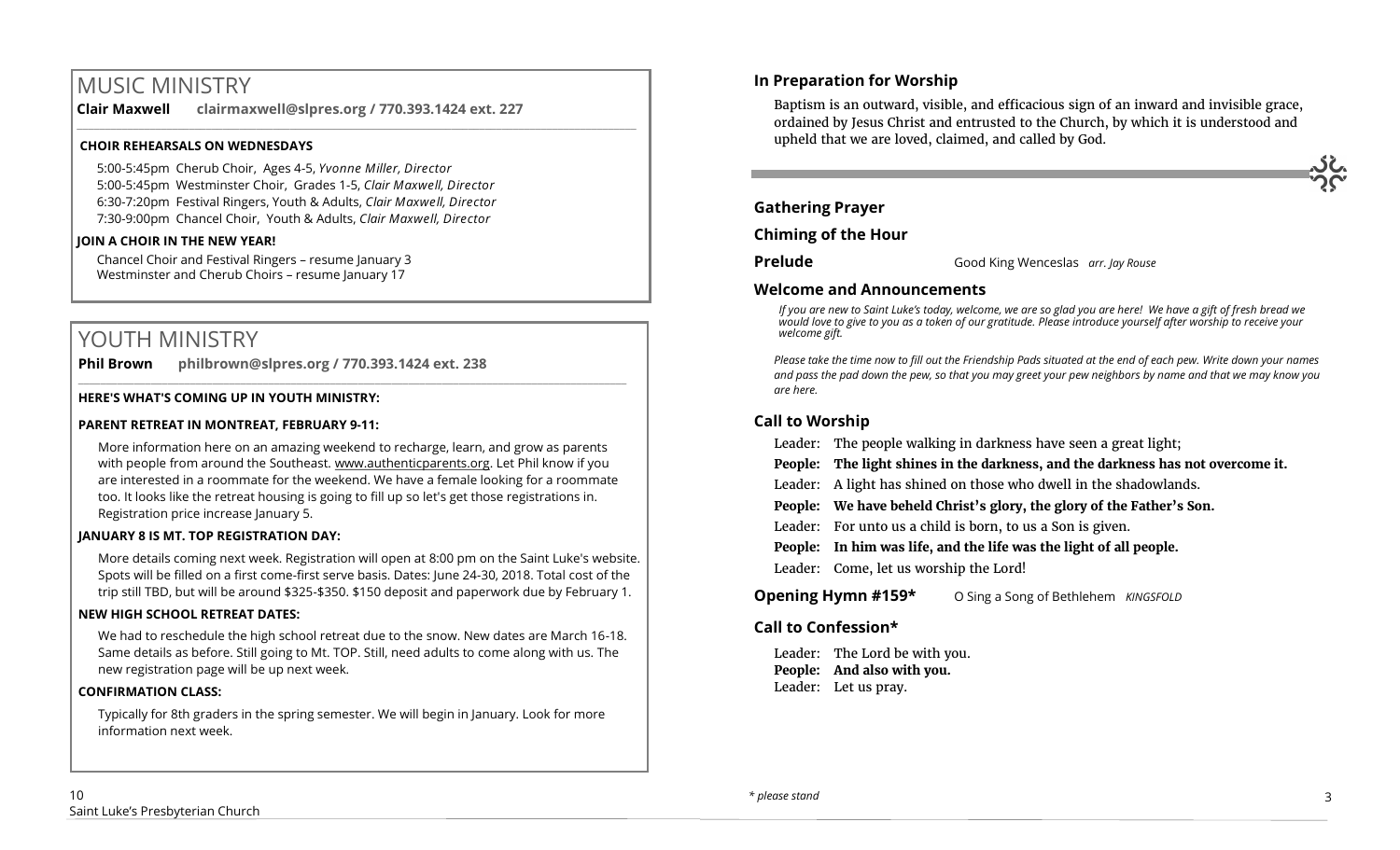## **Prayer of Confession\***

**God of Grace and Peace, you have given us the gift of a new beginning in the birth of Jesus Christ. As we look forward to a new year, we come to you confessing our need to begin again** 

**and leave our old ways behind us. Forgive us for clinging too tightly to the past and help us to walk more trustfully into the future you have set before us...***(Silence is kept for personal confession)* 

Leader: Lord, in Your mercy, **People: Hear our prayer. Amen.**

# **Assurance of Forgiveness\***

**Song of Praise #113**<sup>\*</sup> Refrain from Angels We Have Heard on High *GLORIA* 

**Gloria in excelsis Deo! Gloria in excelsis Deo!** 

## **Passing of the Peace of Christ\***

Leader: May the peace of Christ be with you. **People: And also with you.**

## **Prayer for Illumination**

#### **Scripture Lesson** John 1:19-34, *pages 86-87 of the New Testament*

Leader: The Word of the Lord. **People: Thanks be to God.**

## **Tell Us Our Story**

*Children are always welcome in our worship service. If you choose, parents may take their children to our nursery, Room 120 in Sheppard Hall.* 

**Sermon** The Spirit of Our Calling **David Lower** David Lower

# **Affirmation of Faith\*** Apostles' Creed

**I believe in God, the Father Almighty, Maker of heaven and earth, and in Jesus Christ, His only Son, our Lord; who was conceived by the Holy Ghost, born of the Virgin Mary, suffered under Pontius Pilate; was crucified, dead, and buried; He descended into hell; the third day He rose again from the dead;**

# S P L A S H ! CHILDREN'S MINISTRIES

**Catherine Anne Thomas cathomas@slpres.org / 770.393.1424 ext. 228** 

#### **MARK YOUR CALENDARS FOR UPCOMING 2018 EVENTS**

Details to follow in future publications.

 Back to School Pizza Lunch, 11:30am, Sunday, January 7. Follow up meeting from Conversations about Worship.

**\_\_\_\_\_\_\_\_\_\_\_\_\_\_\_\_\_\_\_\_\_\_\_\_\_\_\_\_\_\_\_\_\_\_\_\_\_\_\_\_\_\_\_\_\_\_\_\_\_\_\_\_\_\_\_\_\_\_\_\_\_\_\_\_\_\_\_\_\_\_\_\_\_\_\_\_\_\_\_\_\_\_\_\_\_\_\_\_\_\_\_\_\_\_\_\_\_\_\_\_\_\_\_\_\_\_\_** 

- **•** FEAST begins on Wednesday, January 17
- PW Sandwich Project is Sunday, January 21
- Boy Scout Sunday is also January 21
- VBS is June 11-14

# **SAINT LUKE'S LITTLE SAINTS PRESCHOOL & KINDERGARTEN**

#### **Registration for the 2018 ~ 2019 school year is coming in January!**

Our accredited program honors the individuality of the child as we prepare each student for elementary school. Children ages 12 months through Kindergarten enjoy learning in our beautiful classrooms under the guidance of our dedicated and experienced teachers.

Church members register on January 23; Current families register on January 24. New community families register on January 25.

Questions or tours, Carol Perry, carolperry@slpres.org, 770.393.1424 x240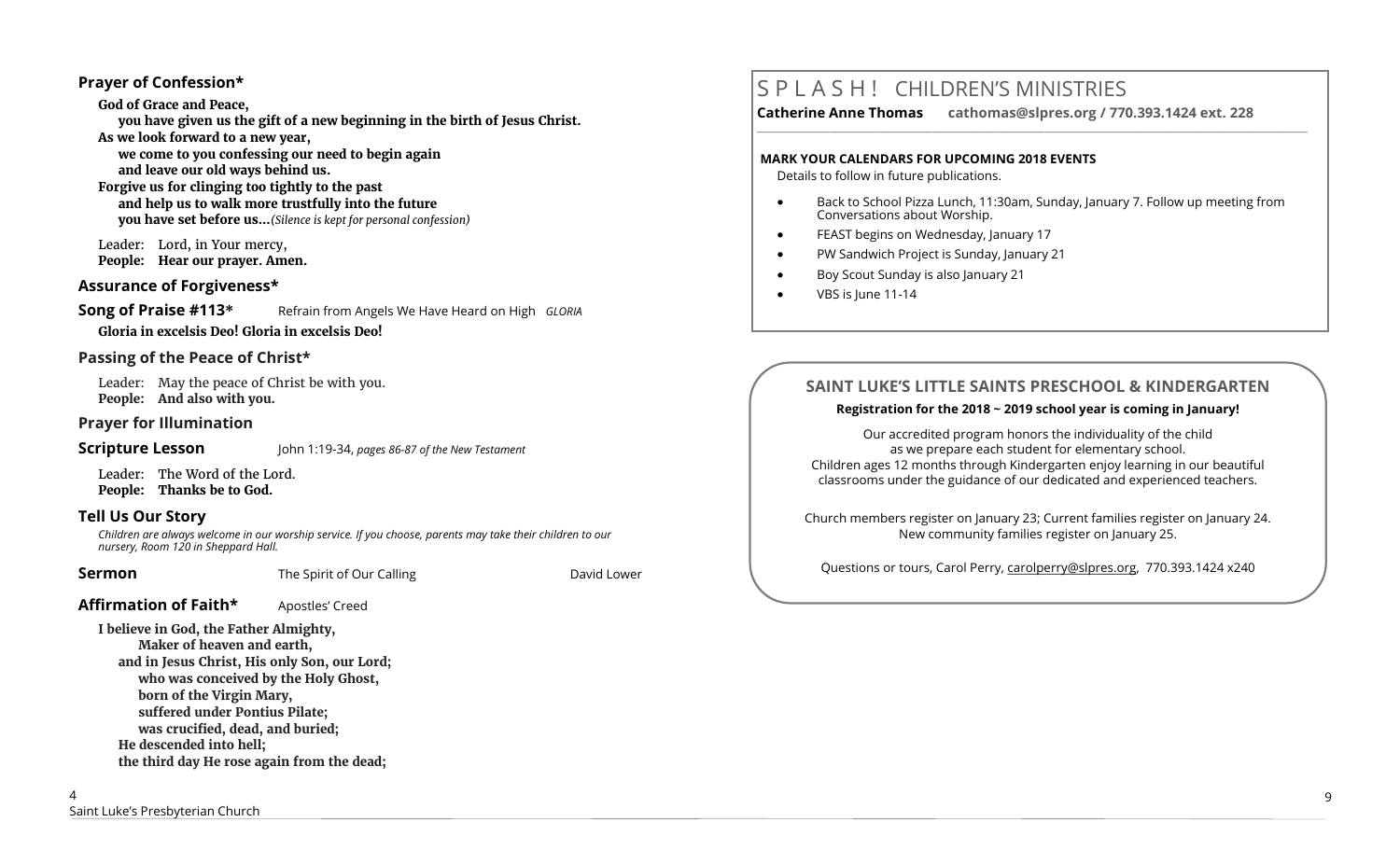# ADULT MINISTRY

**Shannon Dill shannondill@slpres.org / 770.393.1424 ext. 229** 

## **ADULT SUNDAY SCHOOL**

Individual classes have begun. Please see the website for a full description of each class. (http://slpres.org/program-ministries/adult-ministry/sunday-school)

 $\_$  ,  $\_$  ,  $\_$  ,  $\_$  ,  $\_$  ,  $\_$  ,  $\_$  ,  $\_$  ,  $\_$  ,  $\_$  ,  $\_$  ,  $\_$  ,  $\_$  ,  $\_$  ,  $\_$  ,  $\_$  ,  $\_$  ,  $\_$  ,  $\_$  ,  $\_$ 

Faith Foundations: Room 232 House to House: Room 203 Seasons of the Spirit: Room 231/233 Soul Food: Room 234/236

#### **FRIDAY MORNING MEN'S BIBLE STUDY**

Fellowship and Bible study every Friday from 6:40-8am in the Parlor with Dan Joyce.

#### **BIBLE STUDY: "WAYFARERS"**

Come join David, Shannon or Phil as this week's preacher leads a study of the scripture for the upcoming Sunday's worship. Meet on Wednesdays at 10am in the church library.

#### **NEW MEMBER CLASSES**

Our next classes and welcome of new members in January, will start on Sunday, January 7 and will run for three consecutive Sundays. New members will be welcomed on Sunday, January 28 by the Session and the congregation. For more information, please contact David Lower at davidlower@slpres.org.

**He ascended into heaven, and sitteth on the right hand of God the Father Almighty; from thence He shall come to judge the quick and the dead. I believe in the Holy Ghost; the holy catholic Church; the communion of saints; the forgiveness of sins; the resurrection of the body; and the life everlasting. Amen.**

## **Prayer of Thanksgiving for the Promises of Baptism**

# **The Lord's Prayer**

**Our Father, who art in heaven, hallowed be thy Name, thy kingdom come, thy will be done, on earth as it is in heaven. Give us this day our daily bread; and forgive us our debts, as we forgive our debtors; and lead us not into temptation, but deliver us from evil. For thine is the kingdom, and the power, and the glory, forever. Amen.** 

## **Ritual of Remembrance**

*All are invited to come to the baptismal font by the center aisle, where pastors will offer water droplets as a reminder of God's refreshing grace.*

**Special Music** Down to the River to Pray

| As I went down to the river to pray,<br>Studying about that good old way,<br>And who shall wear the starry crown?<br>Good Lord, show me the way! | As I went down in the river to pray,<br>Studying about that good old way,<br>And who shall wear the robe and crown?<br>Good Lord, show me the way! |
|--------------------------------------------------------------------------------------------------------------------------------------------------|----------------------------------------------------------------------------------------------------------------------------------------------------|
| O sisters, let's go down,                                                                                                                        | O brothers                                                                                                                                         |
| Let's go down, come on down.                                                                                                                     | O fathers                                                                                                                                          |
| O sisters, let's go down,                                                                                                                        | O mothers                                                                                                                                          |
| Down to the river to pray.                                                                                                                       | O sinners                                                                                                                                          |